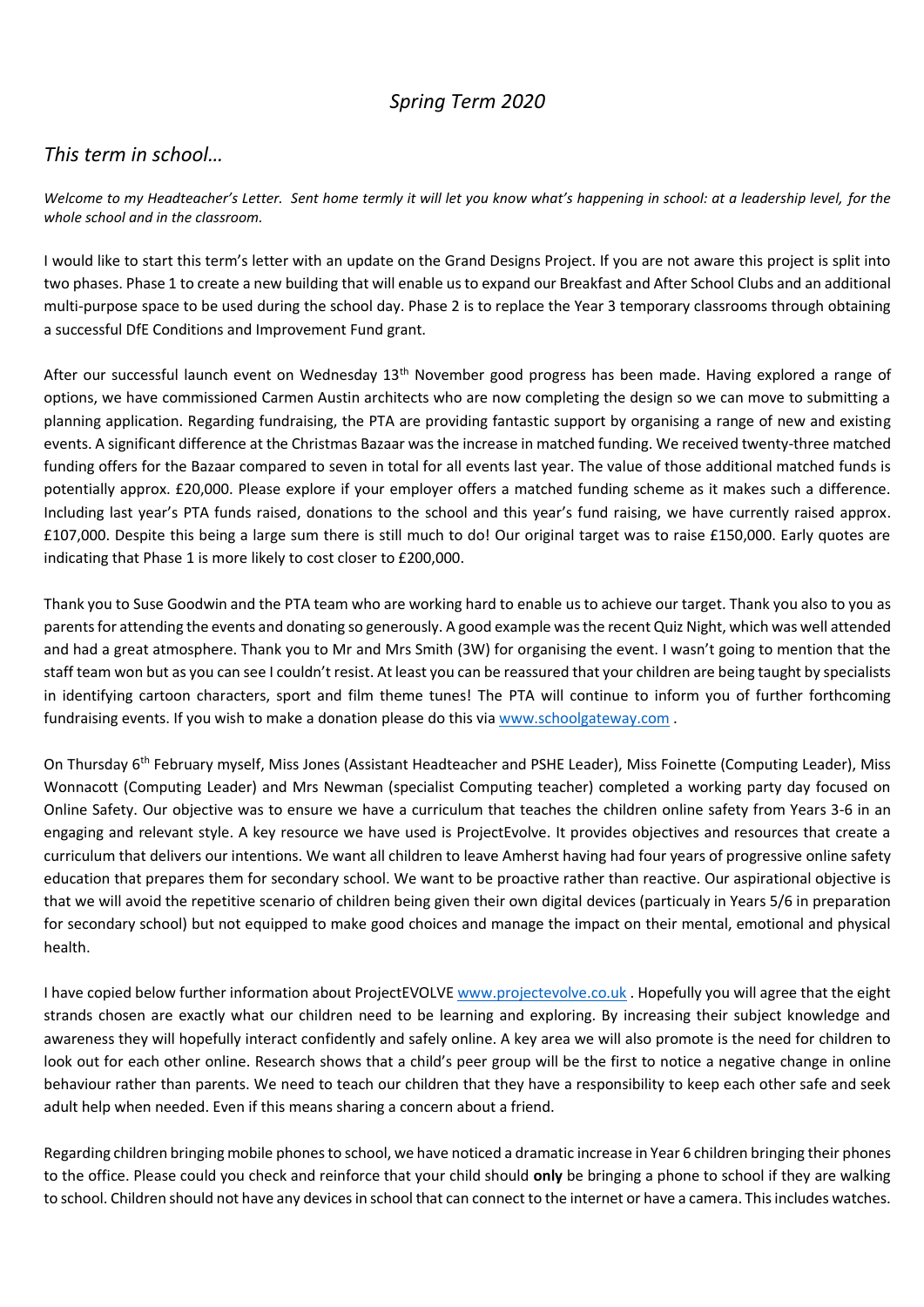Thank you to everyone (two hundred and ten) who completed our annual parent questionnaire in December 2019. Please see the end of this letter for the outcomes. As a leadership team we reflect on the outcomes and identify any areas that we can improve. Thank you for the written feedback as that helps explain a response and gives us more information than just a tick. The outcomes were generally very positive and I am pleased that in most areas of school life we are getting it right. I am aware that your child's experience of Amherst is a personal one and each individual's views and feelings are important even if the majority feel something different.

Thank you to all parents who attended our reading afternoon on Friday 14<sup>th</sup> February. Approx. eighty people attended and the children thoroughly enjoyed the opportunity to hear favourite childhood stories. I'm sure many have been inspired to go on and read the books themselves. On the theme of reading, we look forward to welcoming author Jeremy Strong to Amherst on Wednesday 4<sup>th</sup> March and celebrating World Book Day on 5<sup>th</sup> March.

I hope you and your children have a successful and happy Term 4.

Best Wishes

Andrew Reid

## **ProjectEVOLVE principles**

UK Safer Internet Centre had worked with the UKCIS Education group to create the framework "Education for a Connected World" released by UKCIS and UK government in February 2018. This was a radical refocus on what our expectations and the outcomes should be for children and young people when educating and supporting their lives online.

The framework is challenging, relevant and detailed with over 330 statements covering an age range from 3 years old right up to 18.

Eight strands cover all aspects of online life:

- **Self Image and Identity:** shaping online identities and how media impacts on gender and stereotypes
- **Managing Online Relationships**: relationships and behaviours that may lead to harm and how positive online interaction can empower and amplify voice.
- **Online Reputation**: strategies to manage personal digital content effectively and capitalise on technology's capacity to create effective positive profiles
- **Online Bullying**: strategies for effective reporting and intervention and bullying and other aggressive behaviour relates to legislation
- **Managing Online Information**: offers strategies for effective searching, critical evaluation and ethical publishing
- **Health, Wellbeing and Lifestyle**: understanding negative behaviours and issues amplified and sustained by online technologies and the strategies for dealing with them
- **Privacy and Security:** behavioural and technical strategies to limit impact on privacy and protect data and systems against compromise.
- **Copyright and Ownership**: protecting personal content and crediting the rights of others as well as addressing potential consequences of illegal access, download and distribution.